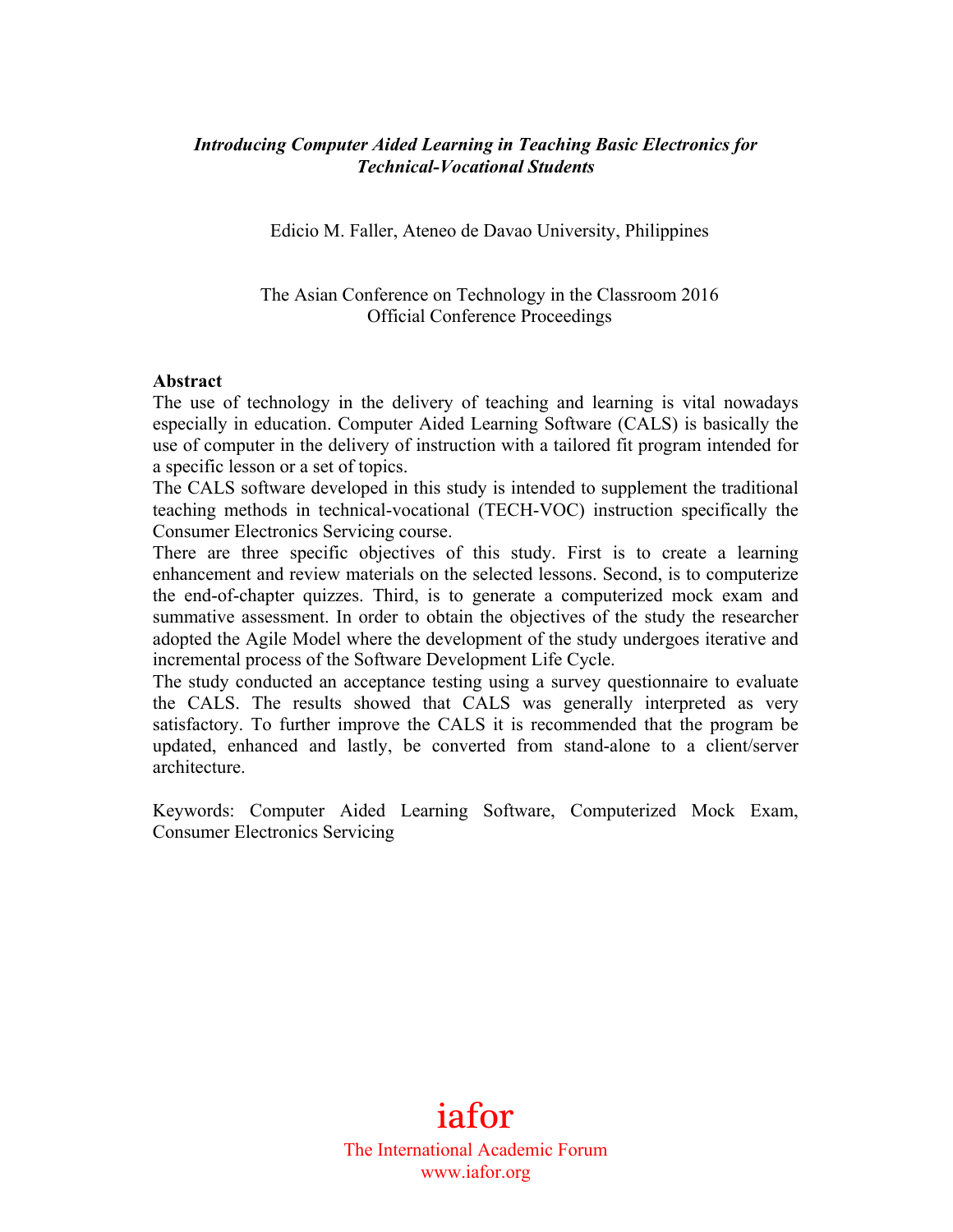### **Introduction**

Around the world, there is growing consensus among education leaders, researchers and educators that teaching and learning must change to help students develop the skills they will need to succeed in the 21st century [1]. The educational technology era has arrived accompanied by major changes in both education and technology [2]. Educational technology is the study and practice of facilitating learning and improving performance by creating, using and managing appropriate technological processes and resources [3].

Attention is now moving towards a more integrated approach in Computer literacy education which focuses on three main aspects. These are: (i) training of teachers and students in Information Technology (IT); (ii) integration of IT into all teaching and learning and the delivery of hardware and software, and (iii) research and development of IT in education [4]. According to administrators' and faculty members' opinion, computers and instructional educational technology have a positive impact on the quality of teaching and research. Likewise, students indicate that the availability of electronic information has been helpful in their work [2]. Thus, there is an agreement among faculty and students that technology can be a useful tool for a successful teaching and learning environment.

Future education and training need proper tools that are able to overcome space, time and performance demands. Such demands are highlighted by the increasing geographical distribution of education and training centers, the need for a continuous updating in technology-related information and the learning effectiveness provided by the integrated use of multiple forms of information. Such tools can be developed by the use of multimedia communication systems for educational and training purposes [2]. With the use of Computer Aided Learning Software (CALS), these will somehow answer the demands.

Computer Aided Instruction (CAI) can provide tailored instruction to an unlimited number of students on an individual basis. Given the move by many universities towards larger classes with integrated technology, multimedia instruction and interactive tutorials provide a convenient means to augment classroom instruction [2]. Specifically with interactive multimedia tutorials, a single faculty member could teach multiple, large sections of a course while providing convenient and tailored instruction for individual students.

### **Literature Reviews**

## **Innovative Teaching and Learning Research**

Use of Information and Communications Technology (ICT) by teachers and students is significantly associated with innovative teaching practices more generally. This association is stronger when ICT is used in higher-level ways that promote deeper student engagement with content. More commonly among teachers in the Innovative Teaching and Learning (ITL) Research sample, ICT is used in more basic ways, to access content (for students) and as a presentation tool (for teachers and students). In some countries, these uses may represent important steps toward innovation.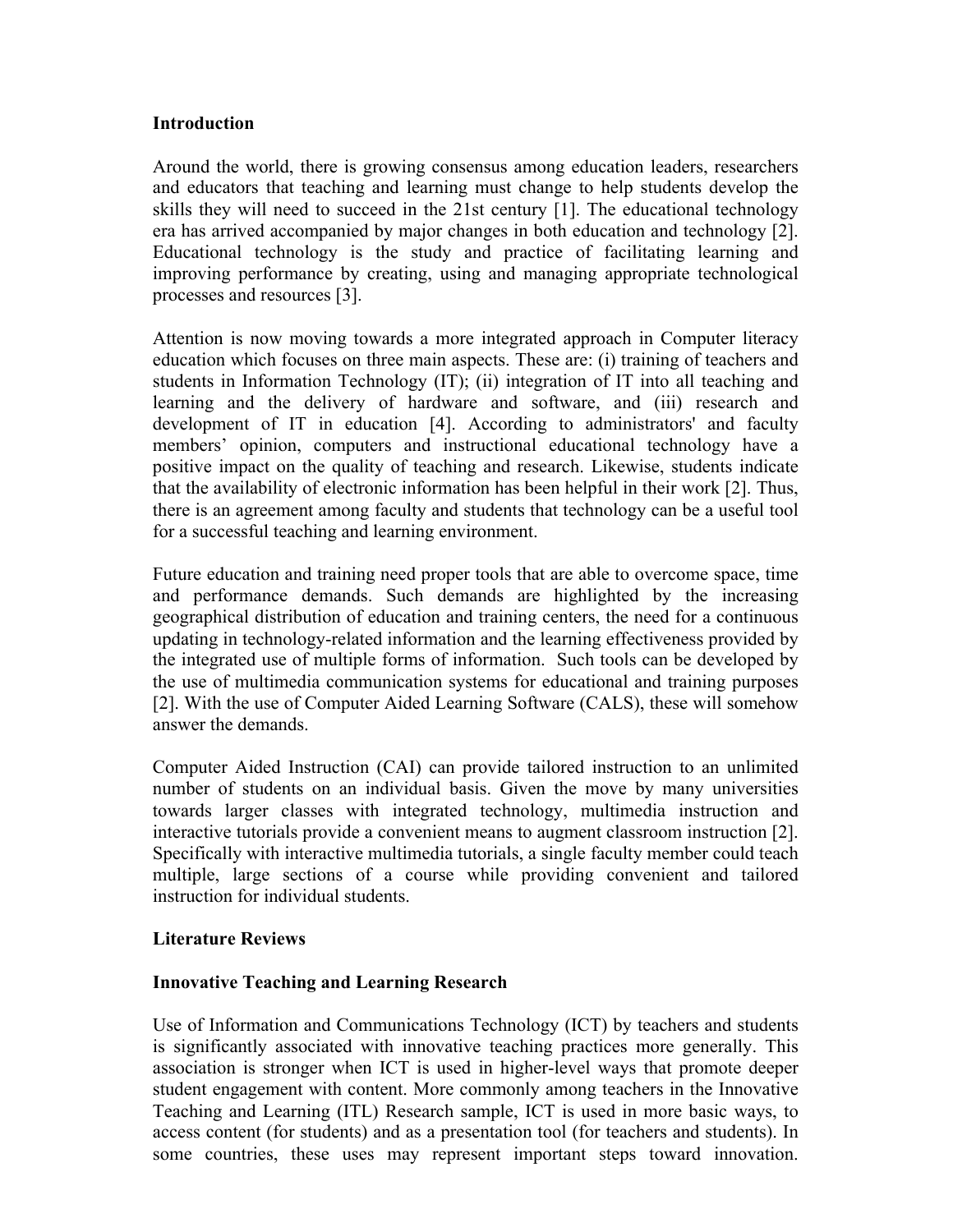Nevertheless, models and tools for using ICT in ways that powerfully promote deep student learning can help prepare teachers for taking the next step [1].

## **Software Development Life Cycle and Agile Method**

Software Development Life Cycle (SDLC) is a process followed for a software project, within a software organization. The life cycle defines a methodology for improving the quality of software and the overall development process [5]. Since SDLC model is a traditional and predictive approach, an adaptive software development method is needed for integration which is the Agile Method. The Agile Method implements an iterative approach in which each build of the iteration is incremental in terms of features; the final build holds all the features required by the system.

# **Computer Aided Instruction**

Student learning is the focus of teaching learning process. Theorists and practitioners have always been made concerted efforts to facilitate students learning by enhancing the quality of learning experiences. Emergence of learning theories over time reflects the concern of educators to explore process, factors and conditions involved in human learning. Application of predominant learning theories have always been changing and modifying the methods of teaching and learning [8].

Computer-Aided Instruction (CAI), diverse and rapidly expanding spectrum of computer technologies that assist the teaching and learning process. CAI can dramatically increase a student's access to information. The program can adapt to the abilities and preferences of the individual student and increase the amount of personalized instruction a student receives. Many students benefit from the immediate responsiveness of computer interactions and appreciate the self-paced and private learning environment. Moreover, computer-learning experiences often engage the interest of students, motivating them to learn and increasing independence and personal responsibility for education [9].

## **Methodology**

The design for the Computer Aided Learning Software (CALS) was specifically for the Consumer Electronics Servicing Course. Chapter Lessons were identified namely: Tools & Testing Instruments, Electronic Components, Occupational Health & Safety (OHS) Procedures, Assembly/Disassembly Techniques and Inspection & Testing Procedures. Moreover, the user has the option to take the End- of-Chapter Quiz, Mock Exam or to Exit the program.

A selected number of students were chosen to test and evaluate the CALS for validation. Validated survey questionnaire forms are used to substantiate the overall features of the CALS. The questionnaires evaluated specifically the layout & user interface, software content & operations, general functionality, end-of-chapter quiz and computerized mock exam. A survey response were conducted through the user acceptance testing tool. The data gathered from the survey questionnaire were analyzed by calculating the percentage from the total number of respondents.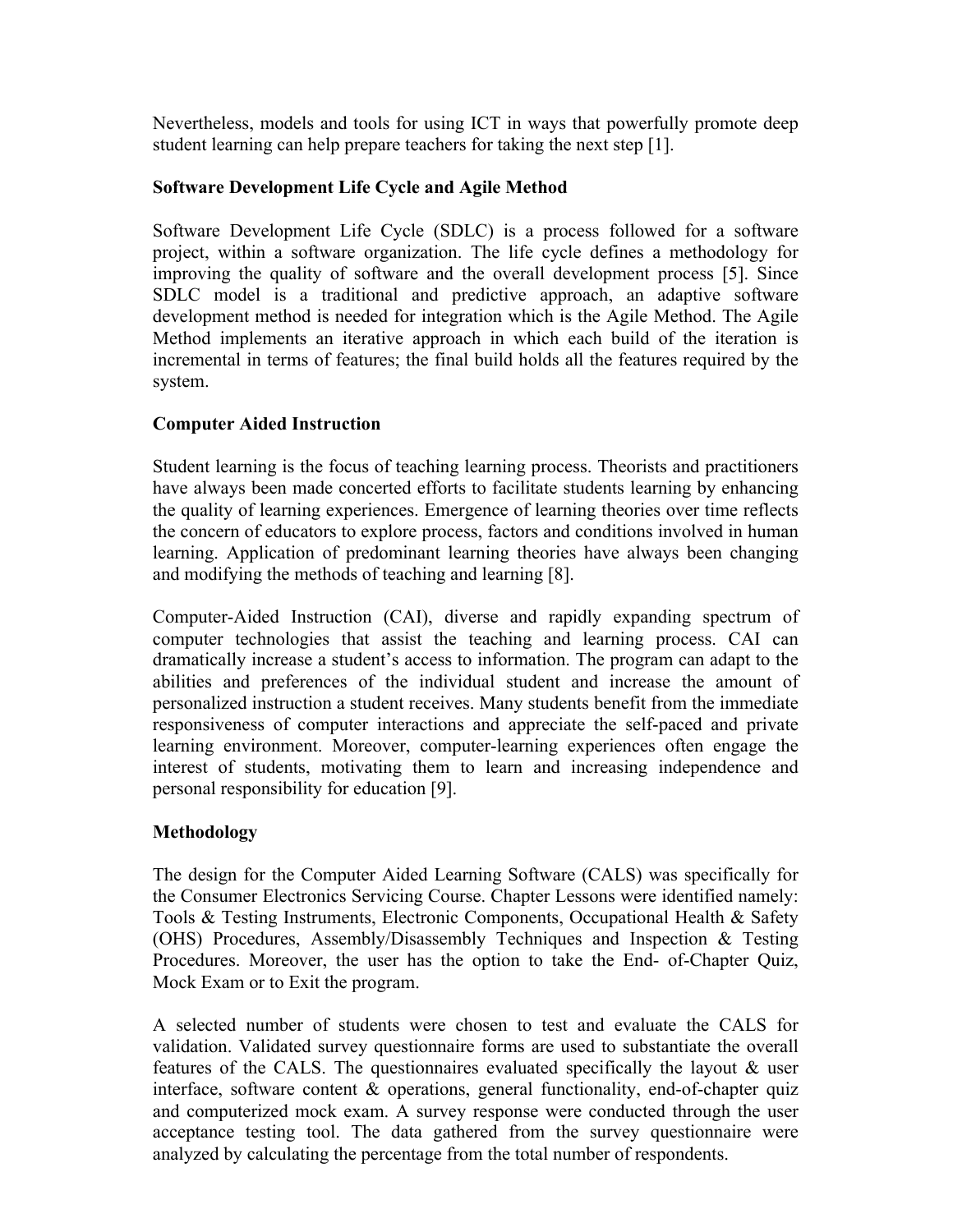Figure 1 shows the main menu which has five chapter lessons intended for the Consumer Electronics Servicing course.



Fig. 1. CALS for Consumer Electronics Servicing - Main Menu

Figure 2 shows the Mock Exam Window which provides the exam assessment compose only of multiple choice exam similar to the electronics competency written exam category. This serves also as a reviewer for the users/students before they take the actual competency exam.



Fig. 2. Mock Exam Window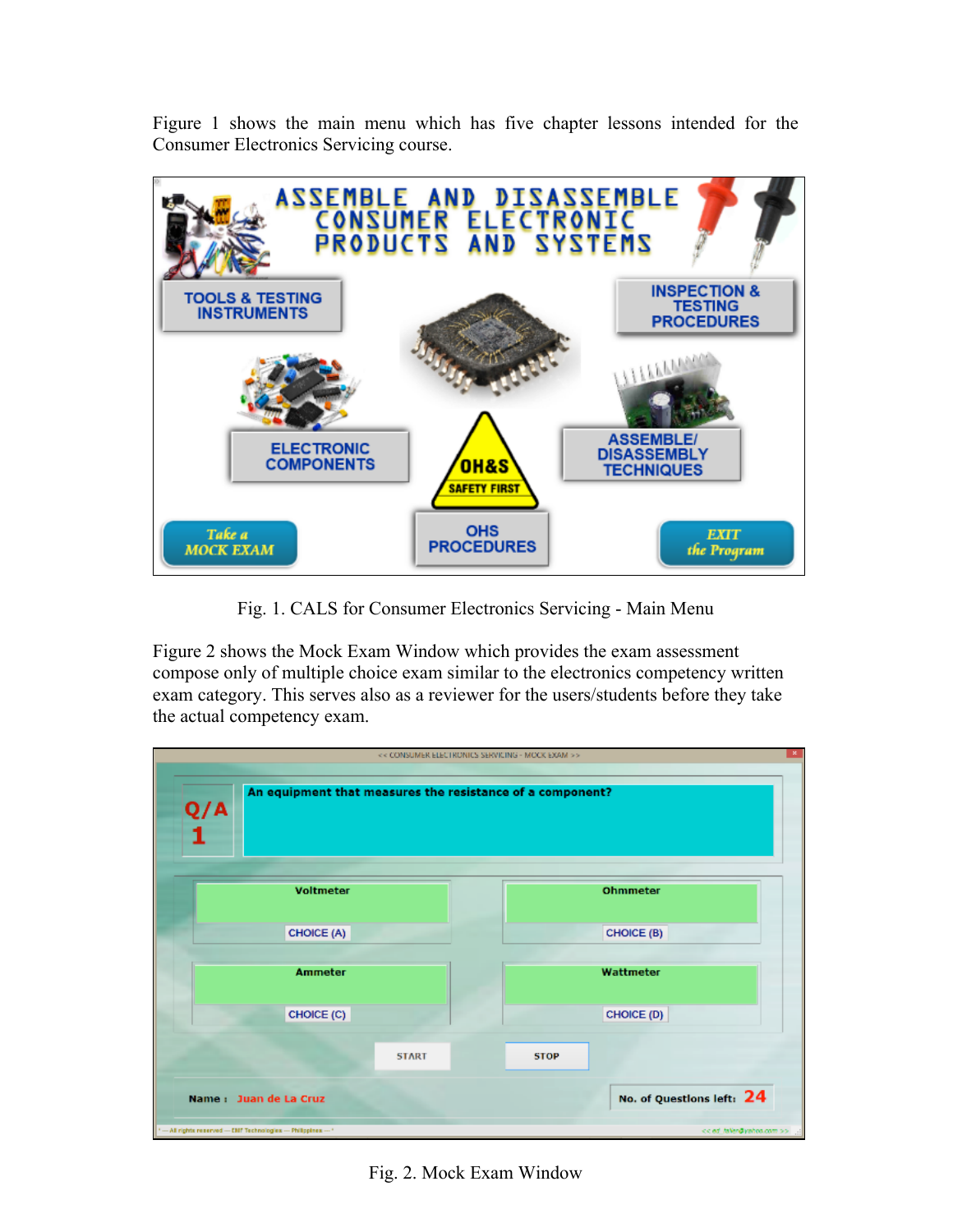### **Results And Discussion**

The survey questionnaire is divided into five categories namely: layout & user interface, software content & operation, general functionality, end-of-chapter quiz and computerized mock exam as shown in Table I:

| <b>Category Types</b>        | <b>Average Percentage</b> |
|------------------------------|---------------------------|
| Layout & User Interface      | 89%                       |
| Software Content & Operation | 89%                       |
| <b>General Functionality</b> | 87%                       |
| End-of-Chapter Quiz          | 91%                       |
| Computerized Mock Exam       | 87%                       |
| <b>Average Total:</b>        | 89%                       |

| Table I: Survey Results on all 5 Categories |  |  |  |  |  |
|---------------------------------------------|--|--|--|--|--|
|---------------------------------------------|--|--|--|--|--|

*Key Results:* 90  $\&$  *above* = *Excellent,* 85-89 = *Very Satisfactory,* 80-84 = *Satisfactory,* 

*75-79 = Good and 74 & below = Poor.*

Based on the given results, the average percentage for most of the categories are very satisfactory and an excellent result for the end-of-the chapter quiz. The overall result suggest that the Computer Aided Learning Software has a very satisfactory evaluation.

### **Conclusions**

The proponent developed a Computer Aided Learning Software (CALS) for lessons on consumer electronics servicing course with the aim to supplement the traditional teaching methods in technical-vocational course instruction. The CALS lessons are presented in text as well as graphics and main modules are available for learning. These lessons can be learned with minimal assistance from the instructor and can be reviewed as often as the user wants it. Furthermore, to check or validate the users learning, a chapter quiz for every module was created.

The main objective of the study was met through addressing the specific objectives:

1. The learning enhancement and review materials were developed based on the selected lessons in Consumer Electronics Servicing and it was concluded that it can be used as an alternative teaching material since each chapter contains lessons such as descriptions and graphic representation of the components or tools being utilized in the laboratory.

2. The end-of-chapter quizzes from the selected lessons in Consumer Electronics Servicing was developed and concluded that it can facilitate a one-on-one learning since students can concentrate on a specific topic that they choose.

3. The computerized mock exam with summative assessment from the selected lessons in Consumer Electronics Servicing was developed and concluded that it can serve as a reviewer for National Competency (NCII) written exam since it can be simulated as many times as needed

Lastly, the proponent conducted an acceptance testing using a survey questionnaire. The results showed that the End-of-Chapter Quiz category has an average of 91%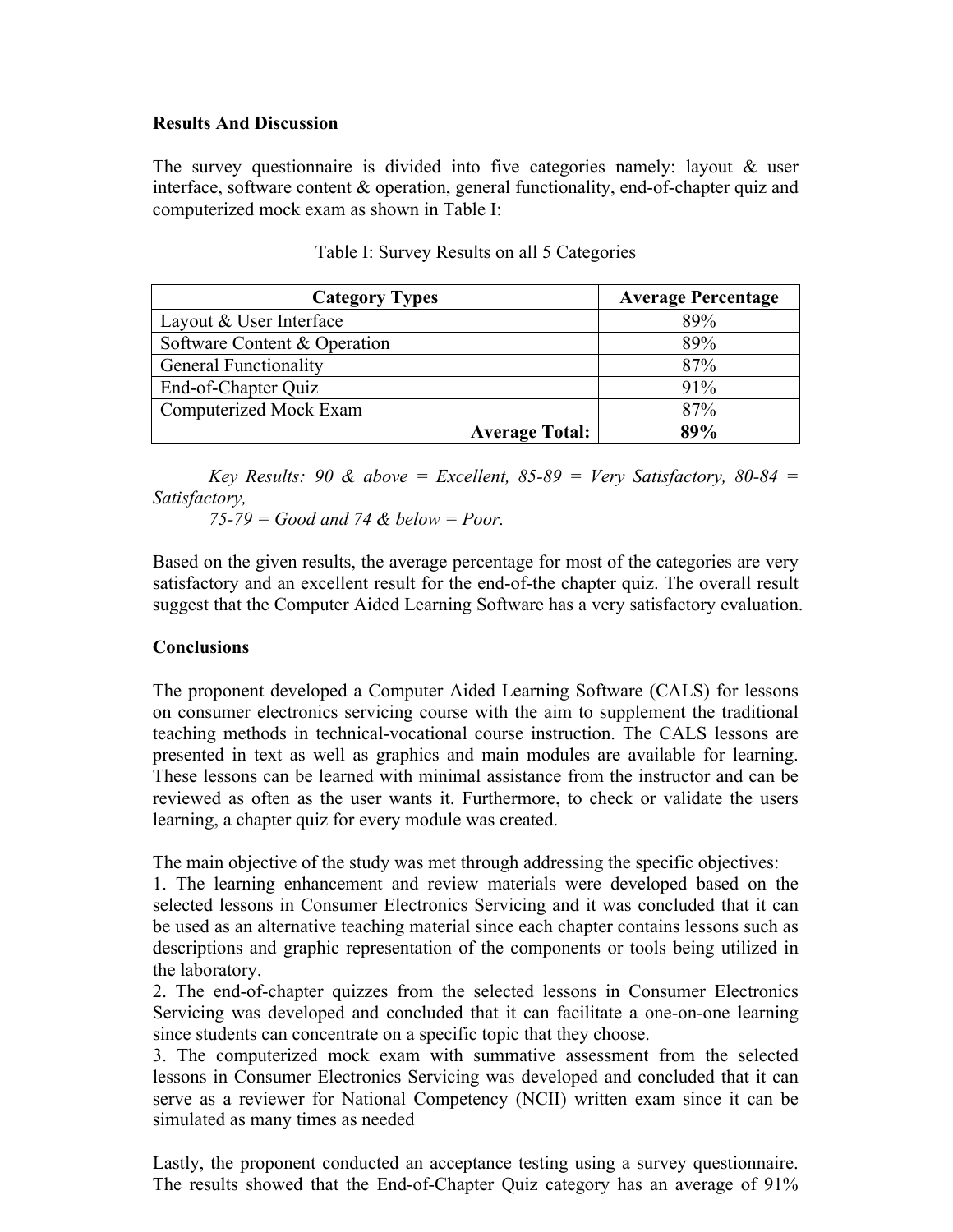which was interpreted as excellent and the rest of the categories where interpreted as very satisfactory. Thus, the proponent can say that the CALS developed was acceptable and functional.

## **Recommendations & Future Works**

The Computer Aided Learning Software as an acceptable and functional program also has its limitations. From the users as well as the evaluators the proponent came up with the following recommendations to improve the system:

- An improved layout and user interface with more interactive and graphic functionality of the lessons and review quizzes.
- Additional lessons as well as quiz/exam data can be accumulated to the CALS system through a central database for better manipulation and retrieval which will serve as a databank.
- Conversion from stand-alone to a client/server based architecture which will allow the following features:
	- o Central database
	- o Central monitoring station for student's progress and assessment
	- o Support of multi-user functionality